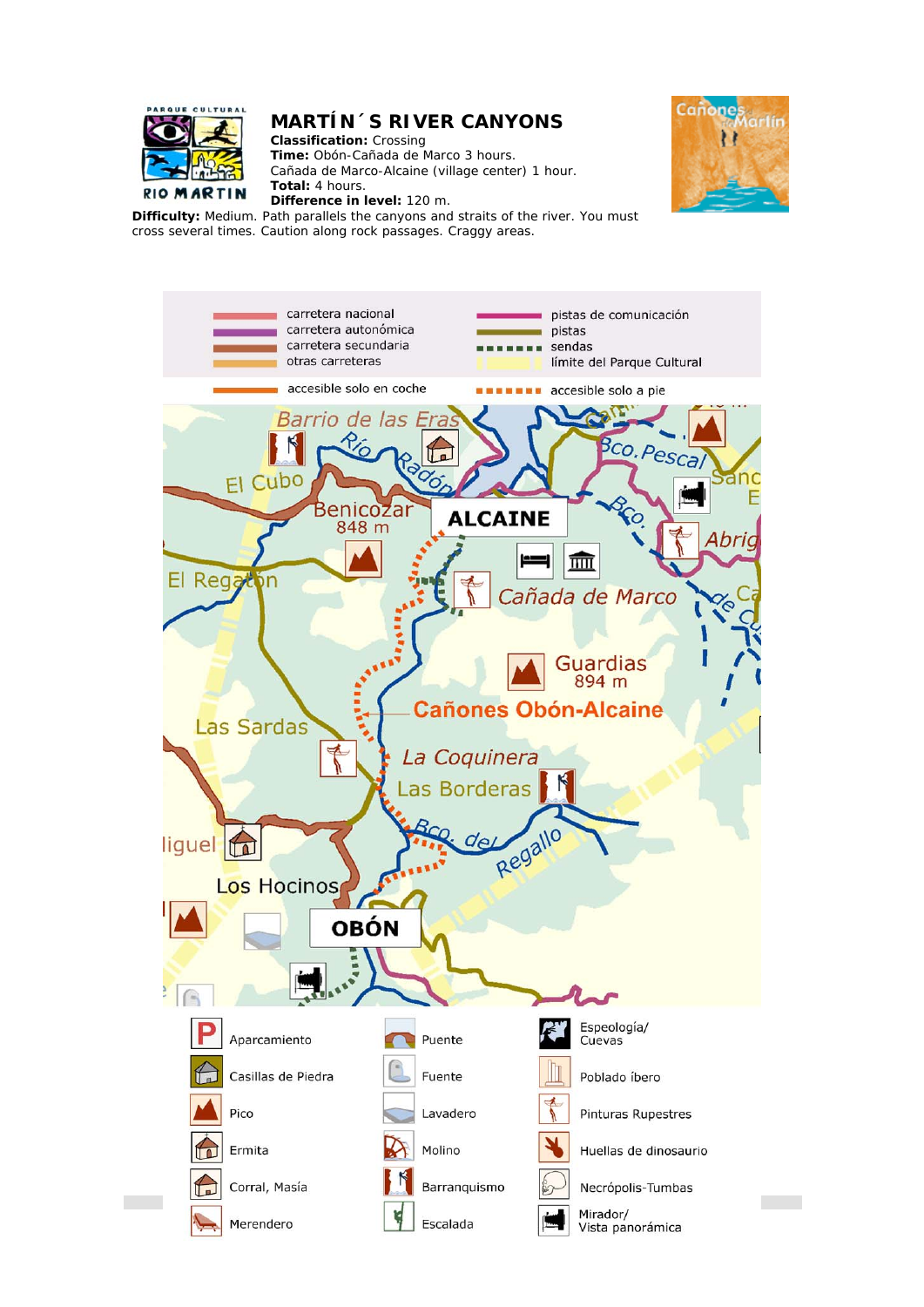## **OBÓN-CAÑADA DE MARCO IN ALCAINE**

From Obón, we will cross the Martín river along the bridge, in the direction of Estercuel-Torre de las Arcas. We will follow a trail to the hotel, approximately where the path starts. This will take us above the Martín river canyons, and under the village to the Regallo ravine. At the confluence, where the ravine meets the Martín river, we will probably have to cross the river twice to reach the shelter with the Coquinera rock paintings. These are also fenced in; access to the paintings is available only to those with permission, or who are traveling with authorized guides.

We will cross the river again at the mouth of the Gabache ravine, on the left side of the Martín river, at the border of the villages of Obón and Alcaine. We will take a short hill-route up, to avoid the narrow channels of the Martín river. The path goes along the left bank of the Martín to the Benicozar mountain and the Cañada de Marco straits. We will use springs and other surface indications at the foot of the Benicozar mountain to guide us. The Cañada de Marco rock paintings, on the right bank of the river, can be reached via a footbridge.

## **CAÑADA DE MARCO-ALCAINE**

The Benicozar mountain (848 m.) and the Guardias hill (894 m.) mark a trail known as "Cañamarco," or Cañada de Marco along the Martín river. There, a shelter with rock paintings can be found and the Martín river returns to the surface through the Benicozar springs . The paintings can be seen clearly from the protection fence, making the climb to the shelter worthwhile.

Along the Cañada de Marco, a path intersection can be found, offering visitors coming from Obón different options: crossing the river to see the rock paintings on the right side; or continuing on the left side to Alcaine, which features astonishing crests at the intersection of the Martín and Radón rivers. When climbing to Cañada de Marco, it is advisable to take it easy.

**Any marked path in the Park will allow visitors to access places of great ecological and environmental value and to see a number of rock paintings - World Heritage sites protected by law.** 

**Please remember that everyone has not only the right to enjoy nature but also the obligation to preserve it.**



The shelters with rock paintings and archeological sites feature a protection fence. Authorized guides are required for visits. Contact phone numbers can be found in the town halls, tourist offices or interpretation centers of the villages which constitute the Cultural Park.



Please contribute to the preservation of rock paintings. Don't touch or throw water on them and respect the protection fences. Please remember, they are part of the unique but frail heritage of the past; we have to protect them if we want to continue to enjoy them in the same environment in which they were created thousands of years ago.



Archeological and/or palaeontologic prospecting and excavation without the necessary permits is strictly prohibited, according to law 3/1999 of the Aragonese Cultural Heritage. Please contribute to the preservation of the historical, cultural and ethnographic heritage of the Park.



Please keep the place clean. Do not discard any garbage or waste material.



Please remember that lighting fires, throwing away cigarette butts and glass or any other objects that can cause fire is prohibited.

ASOCIACIÓN PARQUE CULTURAL RÍO MARTÍN. C/ Planillo, s/n 44549 ALACÓN (Teruel)